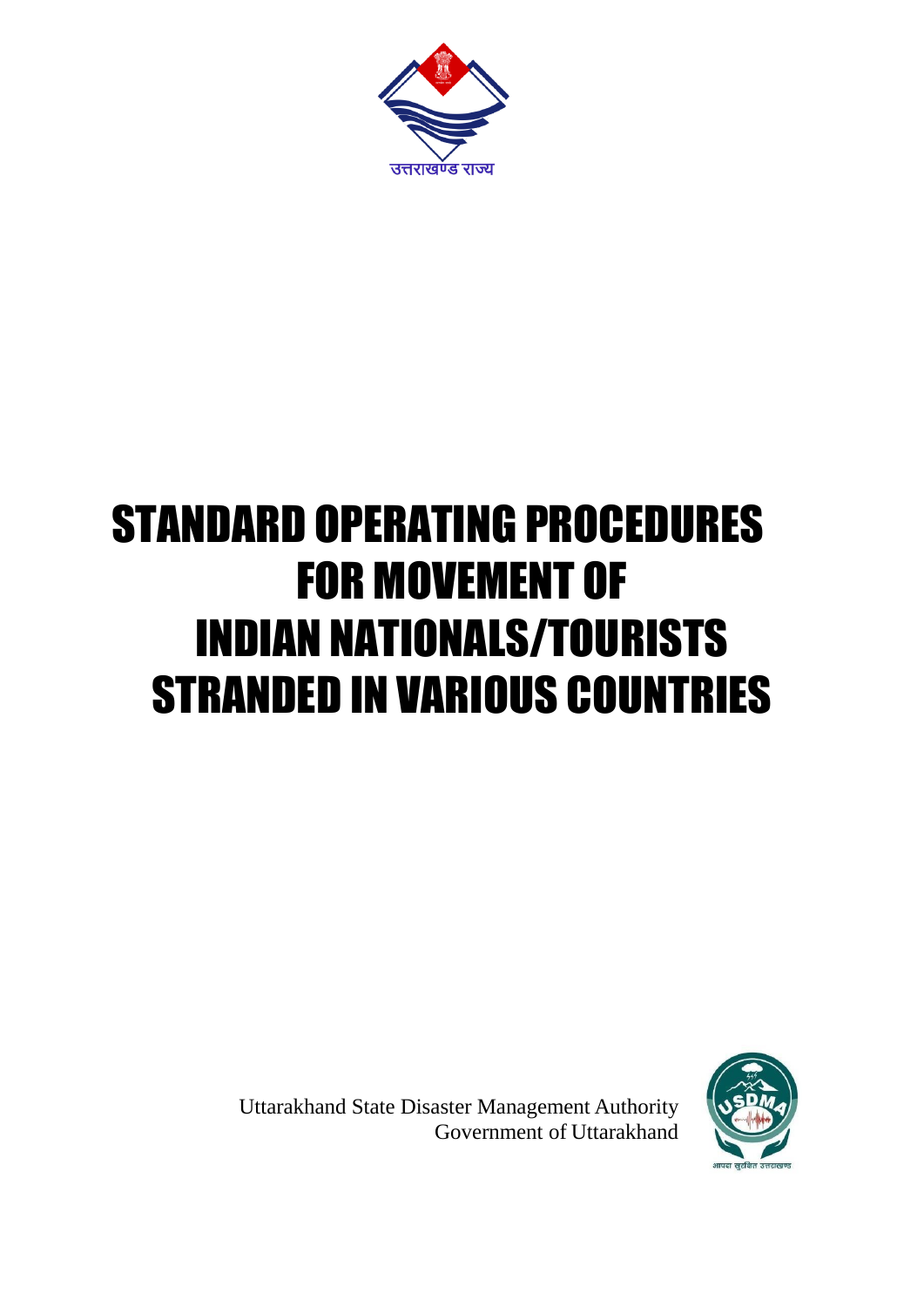- **1. Sh. Ravinath Raman, Commissioner, Garhwal & Sh. Sanjay Gunjyal, IG, SDRF** have been designated as the **State Nodal Officers** for movement of Indian nationals stranded abroad.
	- 1.1. **The ARC in Delhi** and **Sh. Yogendra Yadav, Additional Secretary, Planning, Government of Uttarakhand** may be designated as the **Additional Nodal Officers** for coordination with Ministry of External Affairs (MEA), GoI in Delhi and various states/ UTs where people from Uttarakhand are being quarantined.
	- 1.2. The **District Magistrates** may be designated as the **District Nodal Officers** for effective coordination during inter-state and inter-district movements.
- **2.** The Nodal Officer/ Additional Nodal Officers shall coordinate with the Nodal Officer designated by the Ministry of External Affairs for the state of Uttarakhand and prepare a list of stranded Indian Nationals/ tourists coming from various countries with date and time of arrival and destination address with contact numbers.
- **3.** The Additional Nodal Officer in Delhi shall ensure that a help desk is set up at the airport to facilitate residents of Uttarakhand travelling from various countries.
	- 3.1. The details of arrival of such people shall be communicated to the State Nodal Officers/ District Nodal Officers.
- **4.** On arrival of passengers at the airport, the Additional Nodal Officer shall coordinate with the health officials present at the airport to ensure thermal screening of all passengers, as per health protocols (MHA Guidelines).
- **5.** The Additional Nodal Officers shall ensure that passengers found to be symptomatic during screening shall be immediately taken to the medical facility, as per health protocols (MHA Guidelines).
- **6.** Additional Nodal Officer shall ensure that all the asymptomatic persons are directly taken to the identified quarantine centres in Delhi/ *Gurugram*/ Chandigarh/ other states & UTs.
	- 6.1. These people shall undergo 7 days' mandatory institutional quarantine and 14 days' home quarantine. For this purpose, decent hotels/ facilities shall be identified by Additional Nodal Officer, well in advance, in coordination with the concerned states/ UTs (on payment basis, as per rate contracts fixed by the respective governments).
	- 6.2. The Additional Nodal Officer shall ensure that the entire staff deployed in the designated quarantine centres is well-trained regarding DOs and Don'ts for prevention of Covid-19 infection, with the help of local health authorities and administration.
	- 6.3. Only for exceptional and compelling reasons such as cases of pregnancy, death in family, serious illness, senior citizen above 65 years of age and